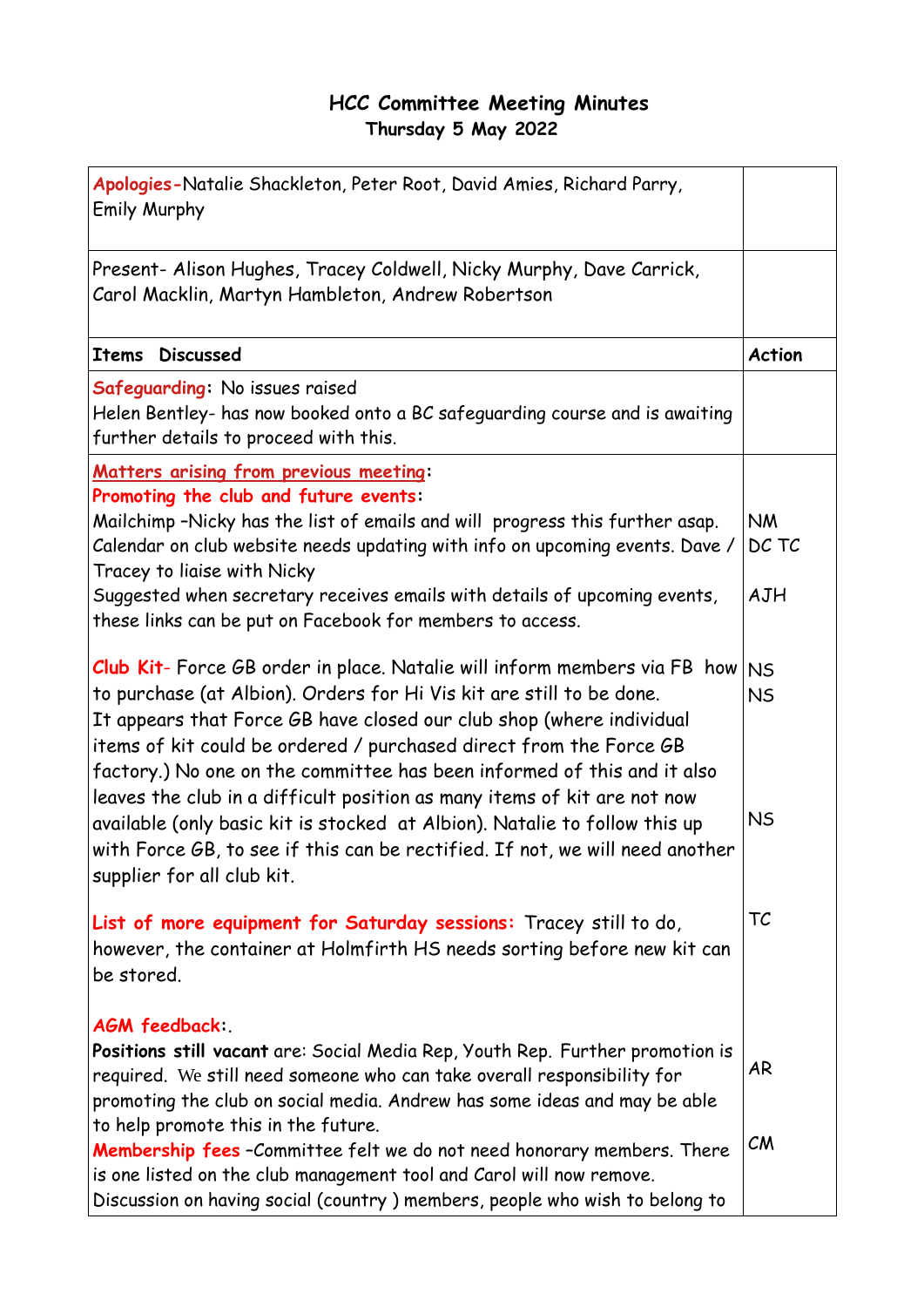| the club to stay in the loop, but who do not ride with the club run groups. Jan<br>Yates is one such member for catering purposes. This will further be<br>discussed by committee and will need to go to next AGM.<br>BC membership-Comparison and choice for members between joining BC or<br>CTT. Richard Parry is still looking at this and has identified a club<br>management tool we could use, but more work and discussion are required to<br>set out how the club would manage this. Note we have lost potential members<br>who do not wish to join BC.<br>Club constitution on website is now up to date. | <b>RP</b> |
|---------------------------------------------------------------------------------------------------------------------------------------------------------------------------------------------------------------------------------------------------------------------------------------------------------------------------------------------------------------------------------------------------------------------------------------------------------------------------------------------------------------------------------------------------------------------------------------------------------------------|-----------|
|                                                                                                                                                                                                                                                                                                                                                                                                                                                                                                                                                                                                                     |           |
| Club runs update: 3 Sunday start times now in place for different groups<br>(needs putting on website for info.) Seems to be working well. Dave is<br>setting up a whatsapp group for ride planners and it has been suggested that<br>rides are posted on website / FB for all members to access.<br>Plans are in place to run "technology" sessions to inform members how to use                                                                                                                                                                                                                                   | DC<br>DC  |
| their different navigation devices to access routes. Dave is taking this<br>forward. Could use Boshaw, or Pickled Pheasant upstairs room or Holmfirth<br>Tech.                                                                                                                                                                                                                                                                                                                                                                                                                                                      | DC        |
| Majorca trip was well supported and very enjoyable. Dates for next years<br>trip have already been set and circulated.                                                                                                                                                                                                                                                                                                                                                                                                                                                                                              |           |
| Potential club runs / days out to include:<br>Lyme Park - Sunday 26 <sup>th</sup> June.<br>Possible run out of Holmfirth Sportive route.                                                                                                                                                                                                                                                                                                                                                                                                                                                                            |           |
| Flat ride in Beverley.<br>Camping weekend has been organised for 20-22 May, near Ripon. Details on<br>FB. Open to all.                                                                                                                                                                                                                                                                                                                                                                                                                                                                                              |           |
| Possible Coast and castles run as a club event-would need back up / support.                                                                                                                                                                                                                                                                                                                                                                                                                                                                                                                                        |           |
| There is interest in Ride London for next year. Can we get a club ballot for<br>teams? Not sure how we do this!                                                                                                                                                                                                                                                                                                                                                                                                                                                                                                     |           |
| Chip butty run: Thursday 12 <sup>th</sup> May. Arriving at Boshaw Pub between 7.45<br>and 8.15pm, for chip butties. Several groups planned. Book via eventbrite. 26<br>takers so far. Alison / Tracey coordinating this and will submit final numbers<br>on Wednesday. Club is subsidising cost of butties!                                                                                                                                                                                                                                                                                                         | AJH TC    |
| <b>Coaching Update:</b> Ongoing participation. Change in booking so parents can<br>book on a weekly basis, which should help when other events are on and<br>riders can't participate but have paid but also give coaches an idea of how<br>many riders will be there. We still need more coaches!                                                                                                                                                                                                                                                                                                                  | TC        |